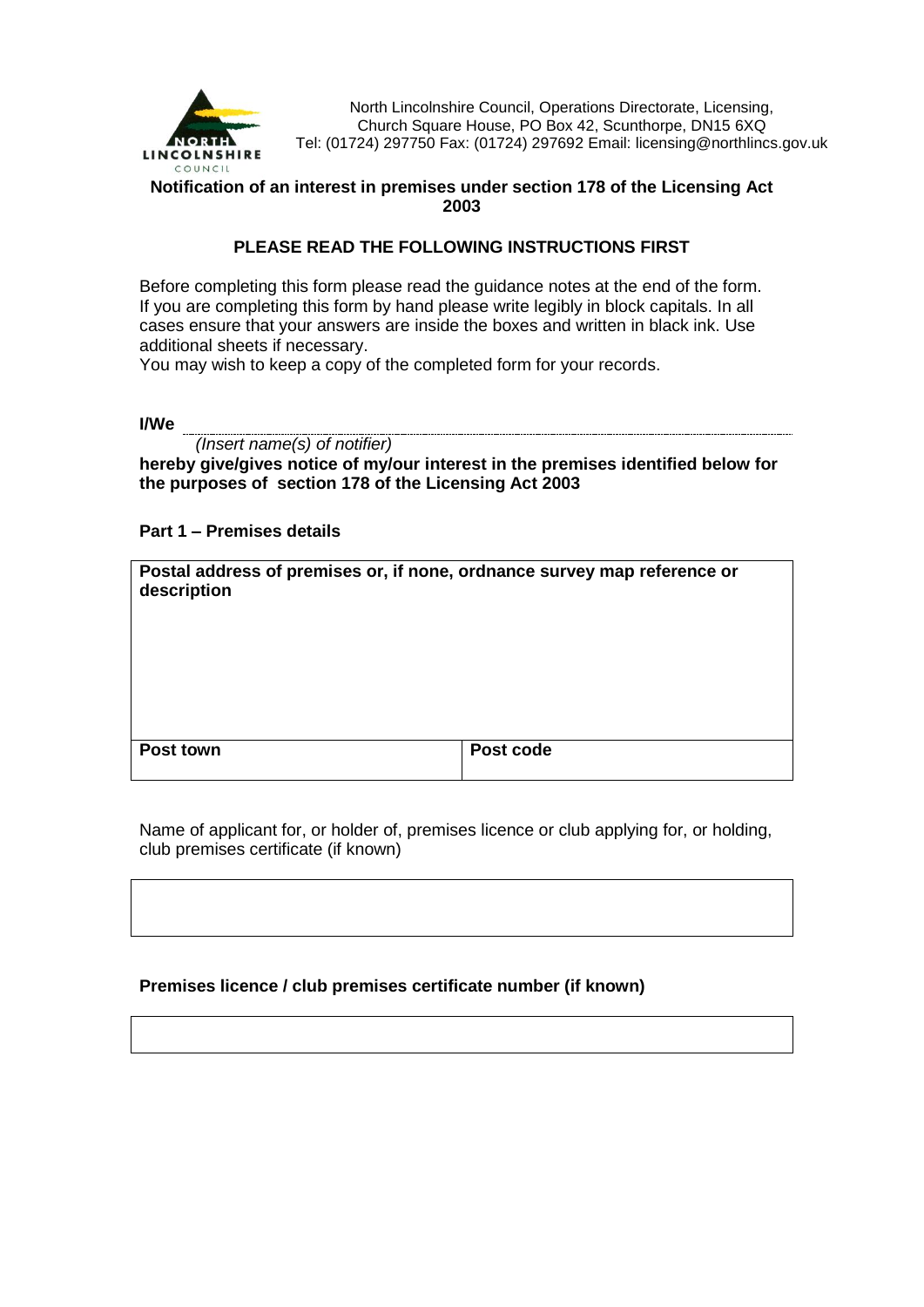| I/we                                                                         | <b>Please tick</b>                                                                                               |  |  |  |  |
|------------------------------------------------------------------------------|------------------------------------------------------------------------------------------------------------------|--|--|--|--|
| a) have a legal interest in the premises as freeholder or<br>leaseholder     |                                                                                                                  |  |  |  |  |
|                                                                              | b) am/are the legal mortgagee in respect of the premises<br>(within the meaning of the Law of Property Act 1925) |  |  |  |  |
| c) am/are in occupation of the premises                                      |                                                                                                                  |  |  |  |  |
| I /we are                                                                    |                                                                                                                  |  |  |  |  |
| a) an individual(s)                                                          | please complete section (A)                                                                                      |  |  |  |  |
| a company<br>b)                                                              | please complete section (B)                                                                                      |  |  |  |  |
| a partnership<br>C)                                                          | please complete section (B)                                                                                      |  |  |  |  |
| d) an unincorporated association                                             | please complete section (B)                                                                                      |  |  |  |  |
| e) other (for example, a statutory corporation)                              | please complete section (B)                                                                                      |  |  |  |  |
| (A) DETAILS OF INDIVIDUAL                                                    |                                                                                                                  |  |  |  |  |
| <b>Please tick</b><br><b>Mrs</b><br>Miss<br>Ms<br>Mr                         | Other title<br>(for example, Rev)                                                                                |  |  |  |  |
| <b>Surname</b>                                                               | <b>First names</b>                                                                                               |  |  |  |  |
|                                                                              |                                                                                                                  |  |  |  |  |
| <b>Current postal</b><br>address if<br>different from<br>premises<br>address |                                                                                                                  |  |  |  |  |
| <b>Post Town</b>                                                             | <b>Postcode</b>                                                                                                  |  |  |  |  |
| Contact phone number in working hours (if any)                               |                                                                                                                  |  |  |  |  |

# **Part 2 - Details of my/our interest in the premises**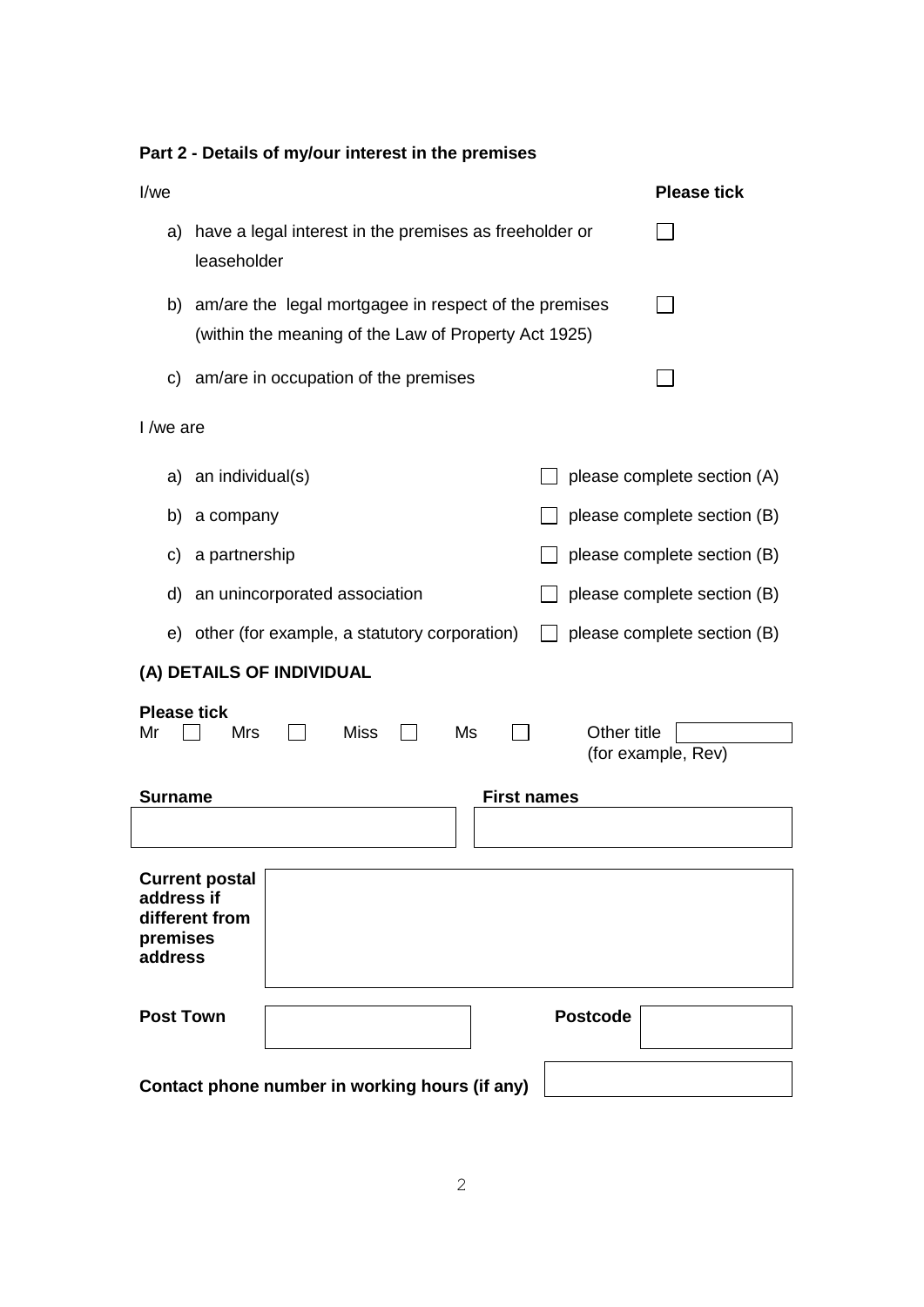| <b>E-mail address</b><br>(optional)                                          |                                         |  |  |  |
|------------------------------------------------------------------------------|-----------------------------------------|--|--|--|
| <b>DETAILS OF SECOND INDIVIDUAL</b>                                          |                                         |  |  |  |
| <b>Please tick</b><br><b>Mrs</b><br><b>Miss</b><br>Mr                        | Other title<br>Ms<br>(for example, Rev) |  |  |  |
| <b>Surname</b>                                                               | <b>First names</b>                      |  |  |  |
|                                                                              |                                         |  |  |  |
| <b>Current postal</b><br>address if<br>different from<br>premises<br>address |                                         |  |  |  |
| <b>Post Town</b>                                                             | <b>Postcode</b>                         |  |  |  |
| Contact phone number in working hours (if any)                               |                                         |  |  |  |
| <b>E-mail address</b><br>(optional)                                          |                                         |  |  |  |

#### **(B) DETAILS OF NON-INDIVIDUAL**

Please provide name and registered address of notifier in full. Where appropriate please give any registered number. In the case of a partnership or other joint venture (other than a body corporate), please give the name and address of each party concerned

| <b>Name</b>    |  |  |
|----------------|--|--|
|                |  |  |
|                |  |  |
|                |  |  |
|                |  |  |
| <b>Address</b> |  |  |
|                |  |  |
|                |  |  |
|                |  |  |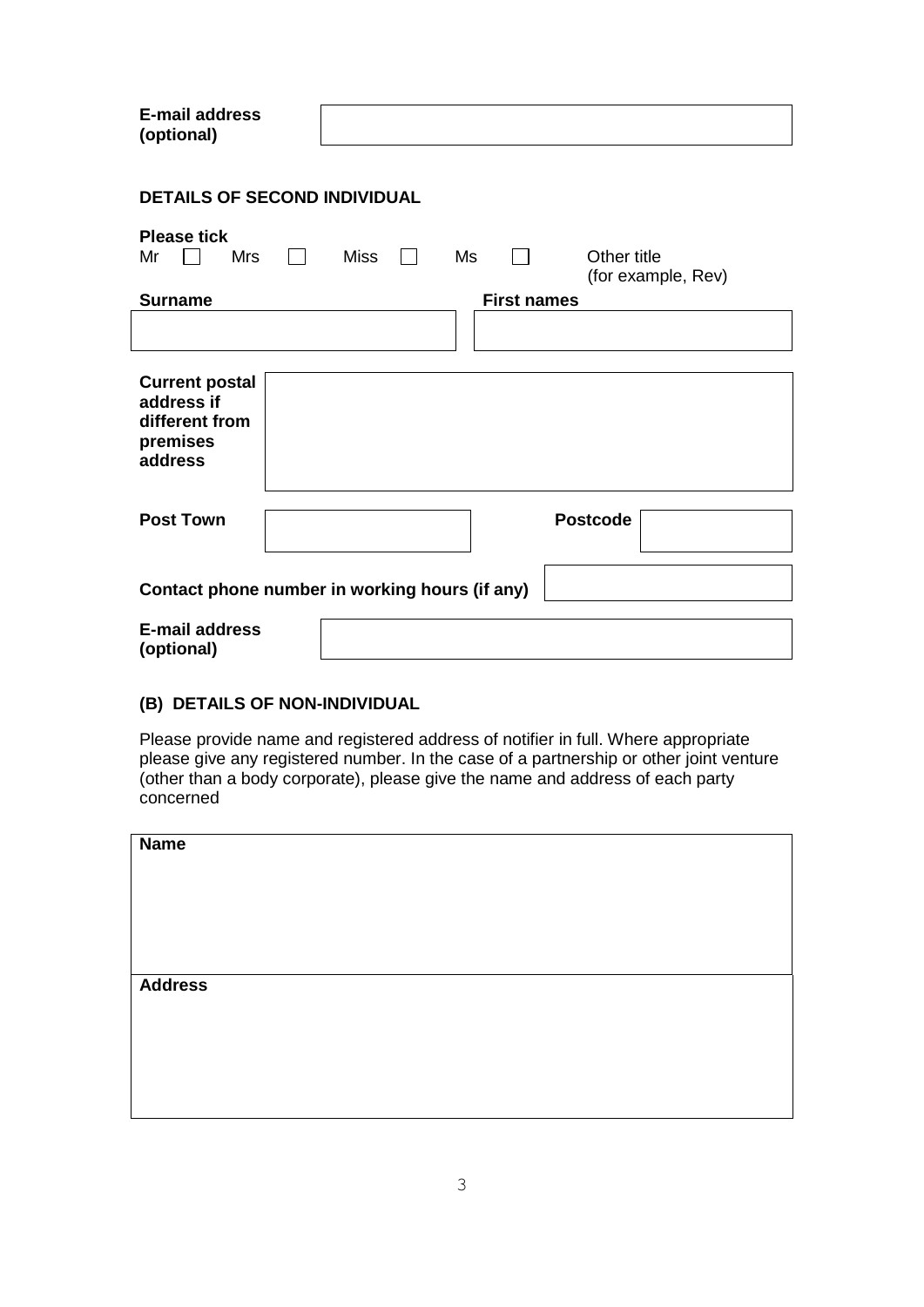Registered number (where applicable)

Description of applicant (for example partnership, company, unincorporated association etc)

Telephone number (if any)

E-mail address (optional)

**Please tick yes**

 $\Box$ 

I have made or enclosed payment of the fee

**IT IS AN OFFENCE, UNDER SECTION 158 OF THE LICENSING ACT 2003, TO MAKE A FALSE STATEMENT IN OR IN CONNECTION WITH THIS APPLICATION. THOSE WHO MAKE A FALSE STATEMENT MAY BE LIABLE ON SUMMARY CONVICTION TO A FINE OF ANY AMOUNT.**

**Part 3 – Signatures** (please read guidance note 1)

**Signature of notifier or notifier's solicitor or other duly authorised agent (See guidance note 2). If signing on behalf of the notifier please state in what capacity.**

**Signature** 

…………………………………………………………………………………………………

Date

…………………………………………………………………………………………………

**Capacity** 

………………………………………………………………………………………………… **For joint notifiers signature of 2nd notifier 2nd notifier's solicitor or other authorised agent** (please read guidance note 3)**. If signing on behalf of the notifier please state in what capacity.**

**Signature** 

**Date** 

…………………………………………………………………………………………………

…………………………………………………………………………………………………

**Capacity** 

…………………………………………………………………………………………………